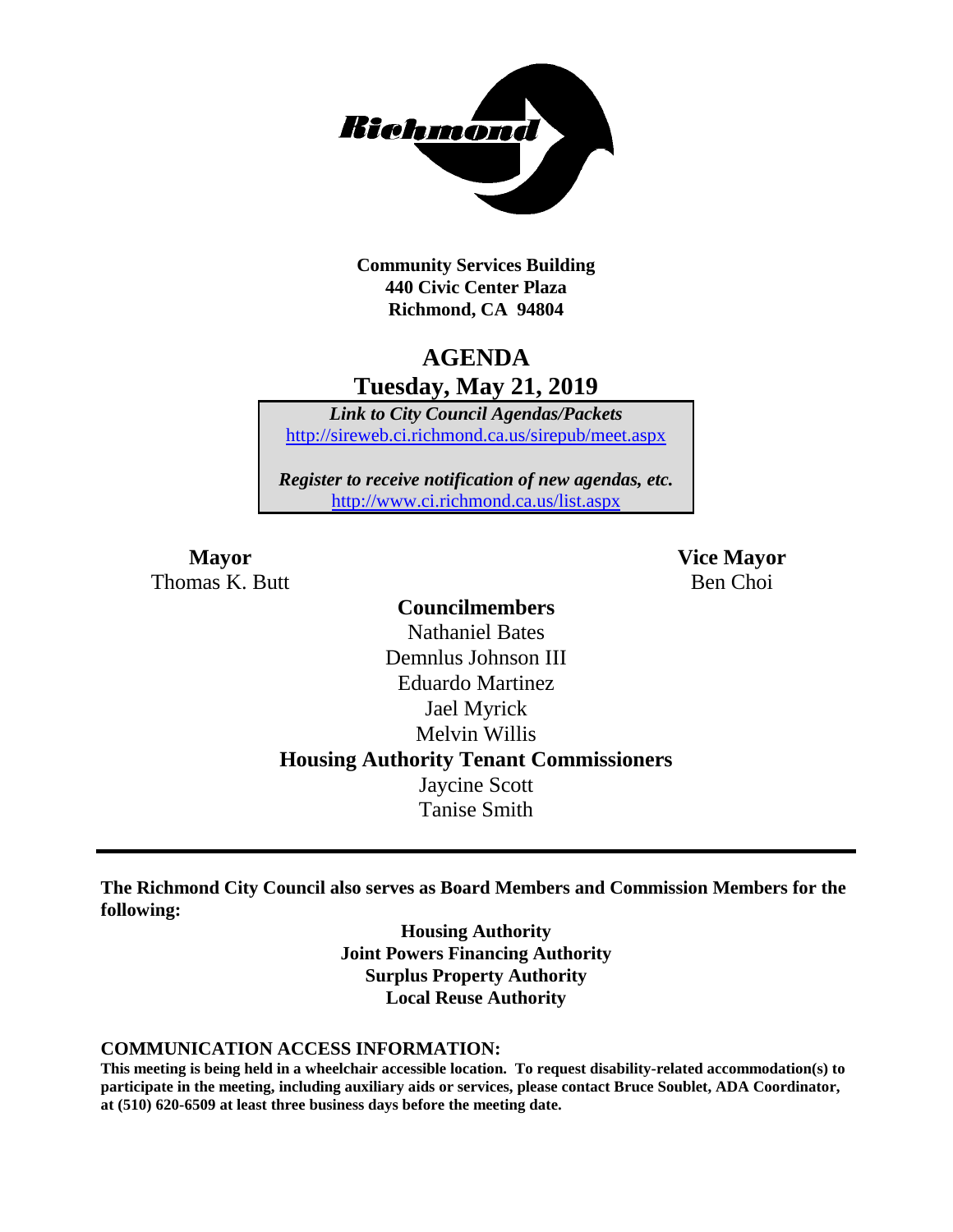# **MEETING PROCEDURES**

The City of Richmond encourages community participation at its City Council meetings and has established procedures that are intended to accommodate public input in a timely and time-sensitive way. As a courtesy to all members of the public who wish to participate in City Council meetings, please observe the following procedures:

**PUBLIC COMMENT ON AGENDA ITEMS:** Anyone who desires to address the City Council on items appearing on the agenda must complete and file a pink speaker's card with the City Clerk **prior** to the City Council's consideration of the item. Once the City Clerk has announced the item, no person shall be permitted to speak on the item other than those persons who have submitted their names to the City Clerk. Your name will be called when the item is announced for discussion. **Each speaker will be allowed up to TWO (2) MINUTES to address the City Council on NON-PUBLIC HEARING items listed on the agenda. Speakers are allowed up to THREE (3) minutes on PUBLIC HEARING items.**

**OPEN FORUM FOR PUBLIC COMMENT:** Individuals who would like to address the City Council on matters not listed on the agenda or on items remaining on the consent calendar may do so under Open Forum. All speakers must complete and file a pink speaker's card with the City Clerk **prior** to the commencement of Open Forum. The amount of time allotted to individual speakers shall be determined based on the number of persons requesting to speak during this item. **The time allocation for each speaker will be as follows:** 15 or fewer speakers, a maximum of 2 minutes; 16 to 24 speakers, a maximum of 1 and one-half minutes; and 25 or more speakers, a maximum of 1 minute.

#### **SPEAKERS ARE REQUESTED TO OCCUPY THE RESERVED SEATS IN THE FRONT ROW BEHIND THE SPEAKER'S PODIUM AS THEIR NAME IS ANNOUNCED BY THE CITY CLERK.**

**CONSENT CALENDAR:** Consent Calendar items are considered routine and will be enacted, approved or adopted by one motion unless a request for removal for discussion or explanation is received from the audience or the City Council. A member of the audience requesting to remove an item from the consent calendar that is sponsored by City staff must first complete a speaker's card and discuss the item with a City staff person who has knowledge of the subject material **prior** to filing the card with the City Clerk and **prior** to the City Council's consideration of Agenda Review. Councilmembers who request to remove an item from the consent calendar must do so during Agenda Review. An item removed from the Consent Calendar may be placed anywhere on the agenda following the City Council's agenda review.

**CONDUCT AT MEETINGS:** Richmond City Council meetings are limited public forums during which the City strives to provide an open, safe atmosphere and promote robust public debate. Members of the public, however, must comply with state law, as well as the City's laws and procedures and may not actually disrupt the orderly conduct of these meetings. The public, for example, may not shout or use amplifying devices, must submit comment cards and speak during their allotted time, may not create a physical disturbance, may not speak on matters unrelated to issues within the jurisdiction of the City Council or the agenda item at hand, and may not cause immediate threats to public safety.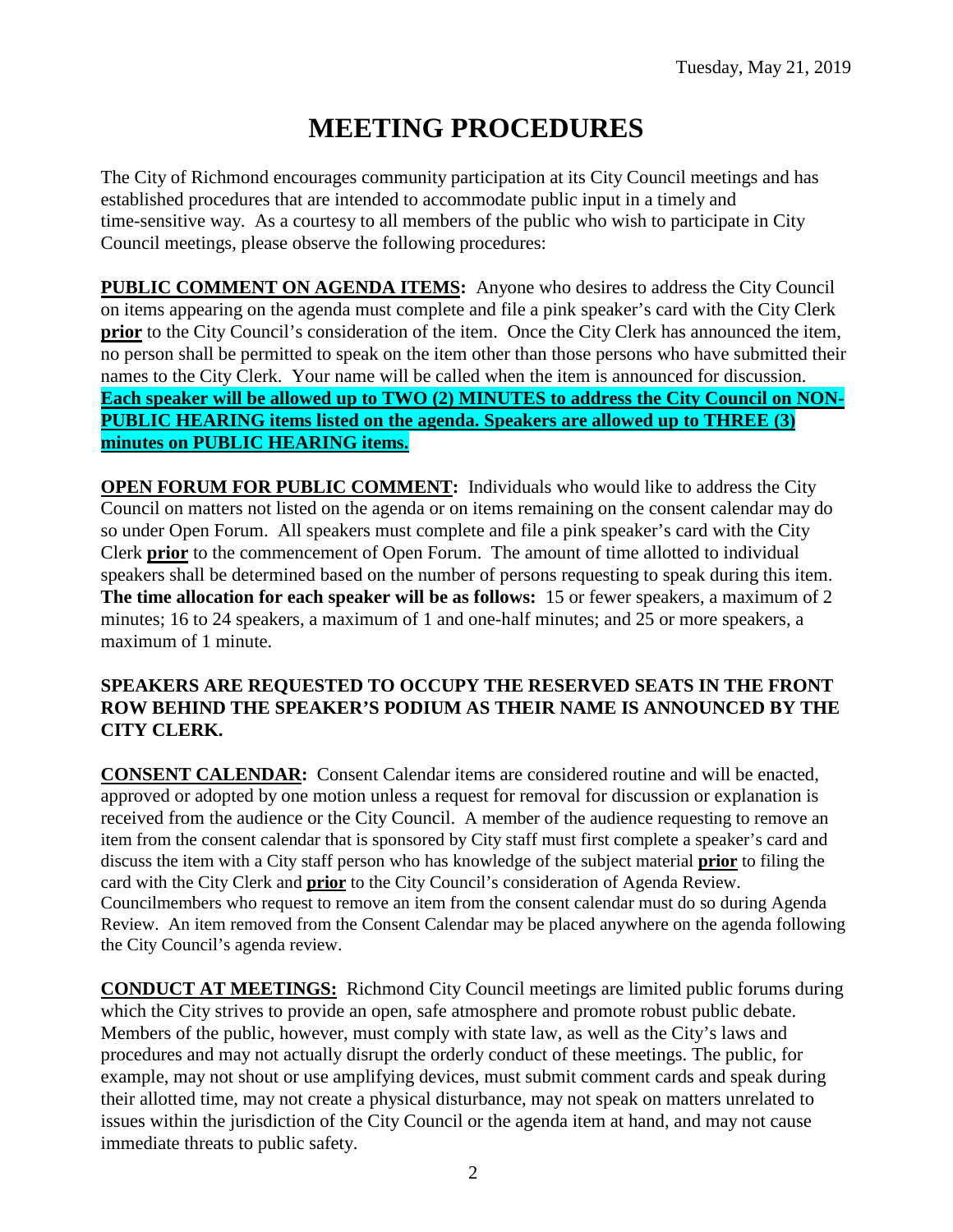**CITY HARASSMENT POLICY:** The City invites public comment and critique about its operations, including comment about the performance of its public officials and employees, at the public meetings of the City Council and boards and commissions. However, discriminatory or harassing comments about or in the presence of City employees, even comments by third parties, may create a hostile work environment, if severe or pervasive. The City prohibits harassment against an applicant, employee, or contractor on the basis of race, religious creed, color, national origin, ancestry, physical disability, medical condition, mental disability, marital status, sex (including pregnancy, childbirth, and related medical conditions), sexual orientation, gender identity, age or veteran status, or any other characteristic protected by federal, state or local law. In order to acknowledge the public's right to comment on City operations at public meetings, which could include comments that violate the City's harassment policy if such comments do not cause an actual disruption under the Council Rules and Procedures, while taking reasonable steps to protect City employees from discrimination and harassment, City Boards and Commissions shall adhere to the following procedures. If any person makes a harassing remark at a public meeting that violates the above City policy prohibiting harassment, the presiding officer of the meeting may, at the conclusion of the speaker's remarks and allotted time: (a) remind the public that the City's Policy Regarding Harassment of its Employees is contained in the written posted agenda; and (b) state that comments in violation of City policy are not condoned by the City and will play no role in City decisions. If any person makes a harassing remark at a public meeting that violates the above City policy, any City employee in the room who is offended by remarks violating the City's policy is excused from attendance at the meeting. No City employee is compelled to remain in attendance where it appears likely that speakers will make further harassing comments. If an employee leaves a City meeting for this reason, the presiding officer may send a designee to notify any offended employee who has left the meeting when those comments are likely concluded so that the employee may return to the meeting. The presiding officer may remind an employee or any council or board or commission member that he or she may leave the meeting if a remark violating the City's harassment policy is made. These procedures supplement the Council Rules and Procedures relating to disruption of orderly conduct at Council meetings.

Any law enforcement officer on duty or whose service is commanded by the presiding officer shall be Sergeant-at-Arms of the Council meetings. He/she, or they, shall carry out all orders and instructions given by the presiding officer for the purpose of maintaining order and decorum at the Council meetings (City Council Rules of Procedure and Order Section III F, RMC Section 2.12.030).

**\*\*\*\*\*\*\*\*\*\*\*\*\*\*\*\*\*\*\*\*\*\*\*\*\*\*\*\*\*\*\*\*\*\*\*\*\*\*\*\*\*\*\*\*\*\*\*\*\*\*\*\*\*\*\*\*\*\***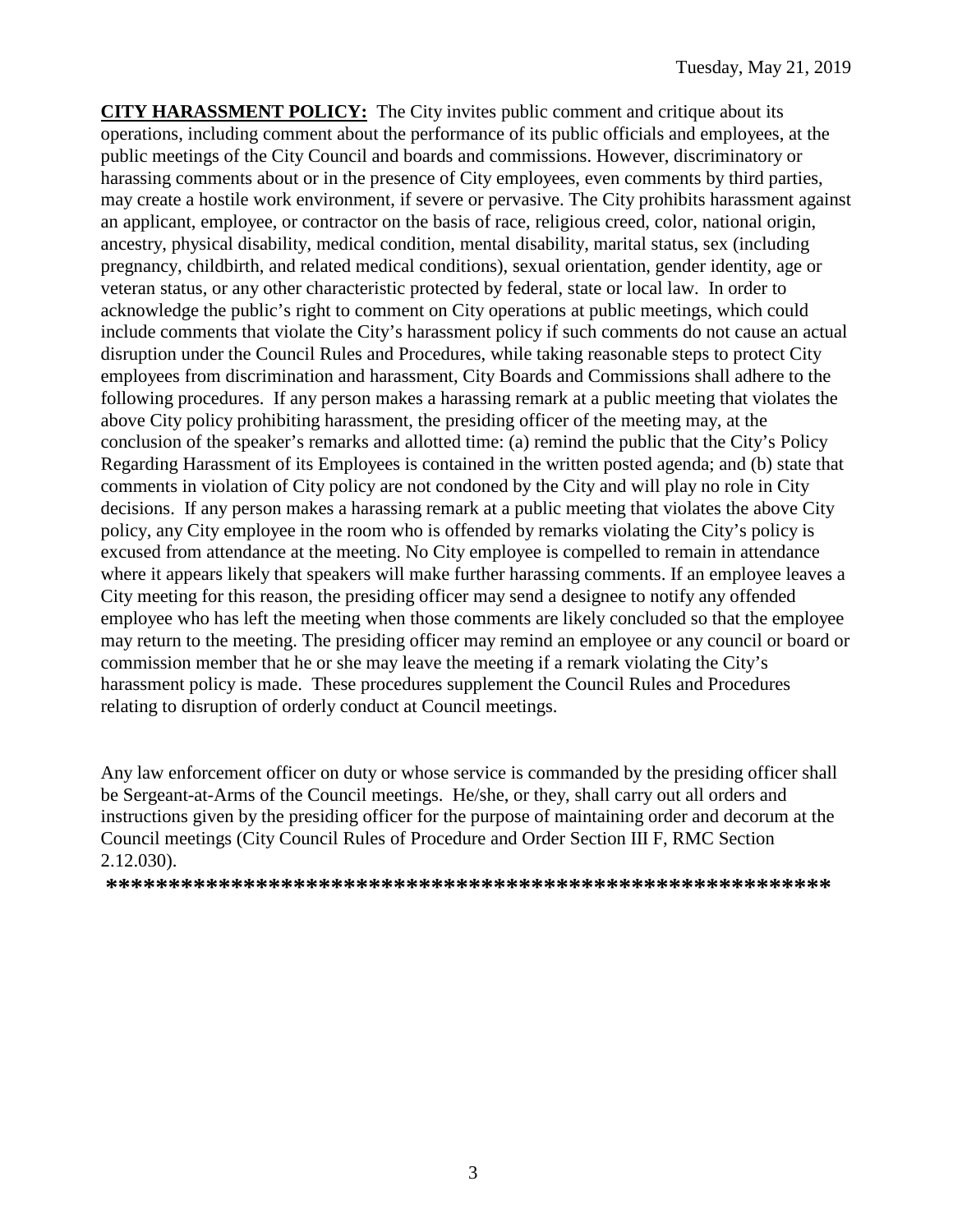## **OPEN SESSION TO HEAR PUBLIC COMMENT BEFORE CLOSED SESSION**

5:00 p.m.

#### **A. ROLL CALL**

#### **B. PUBLIC COMMENT BEFORE CLOSED SESSION**

#### **C. ADJOURN TO CLOSED SESSION**

### **CLOSED SESSION**

Shimada Room of the Community Services Building

#### **CITY COUNCIL**

LIABILITY CLAIMS (Government Code Section 54956.9):

Larry Lewis vs. City of Richmond

Shawn Pickett vs. City of Richmond

#### CONFERENCE WITH REAL PROPERTY NEGOTIATOR (Government Code Section 54956.8):

Property: Hacienda Housing Complex, 1300 Roosevelt Avenue Agency negotiators: Carlos Martinez and Shasa Curl Negotiating parties: Mercy Housing California and Community Housing Development Corporation of North Richmond Under negotiation: price and terms of payment

CONFERENCE WITH LABOR NEGOTIATORS (Government Code Section 54957.6):

Agency Representatives: Lisa Stephenson, Bruce Soublet, Belinda Warner, Maria Blue, and Jack Hughes Employee organization: Service Employees International Union (SEIU Local 1021)

Agency Representatives: Lisa Stephenson, Bruce Soublet, Belinda Warner, Maria Blue, and Todd Simonson Employee organization: International Federation of Technical and Professional Engineers (IFTPE Local 21)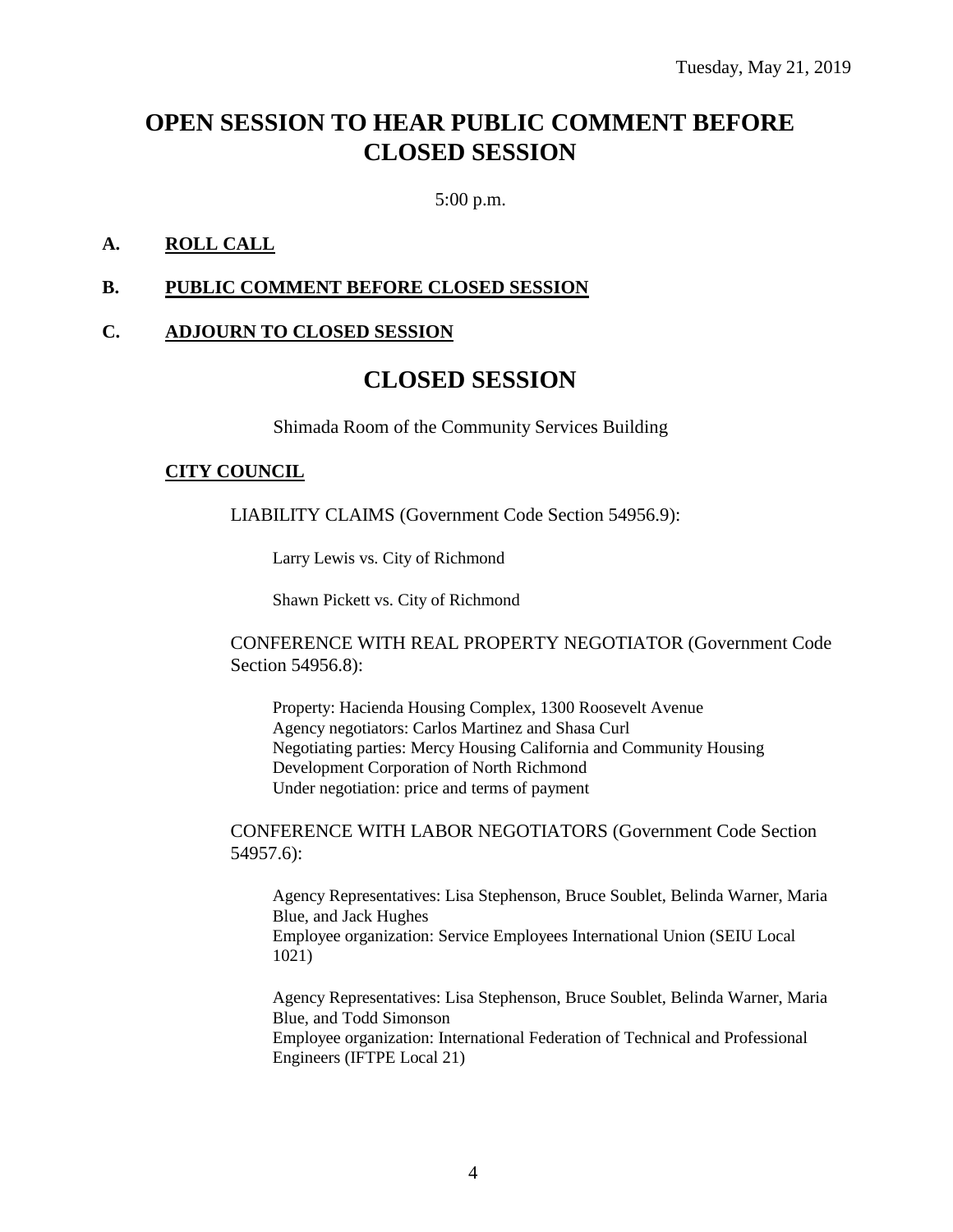## **SPECIAL MEETING OF THE RICHMOND HOUSING AUTHORITY**

6:25 p.m.

- **A. PLEDGE TO THE FLAG**
- **B. ROLL CALL**
- **C. STATEMENT OF CONFLICT OF INTEREST**
- **D. REPORT FROM THE EXECUTIVE DIRECTOR**
- **E. AGENDA REVIEW**

#### **F. HOUSING AUTHORITY CONSENT CALENDAR**

- **F-1.** ADOPT a resolution approving a contract with Pacific Site Management for asneeded landscape services at public housing properties in an amount of \$75,000 from May 21, 2019 to June 30, 2020 with two optional one-year extensions for a total amount not to exceed \$225,000 - Richmond Housing Authority (Nannette Beacham 621-1309/ Tim Higares 620-6508).
- **F-2.** ADOPT a resolution approving an emergency contract with Universal Protection Service for security services at Nevin Plaza and Hacienda for four months, for a total amount not to exceed \$336,000, and an expiration date of August 1, 2019 - Richmond Housing Authority (Nannette J. Beacham/Tim Higares 621-1309).
- **F-3.** ADOPT a resolution authorizing service contracts with: (1) Edrington Schirmer & Murphy LLP; (2) Law Office of Charles T. Ramsey; and (3) Law Offices of Bill Ford for as needed unlawful detainer legal services in an amount not to exceed \$75,000 per firm, per year over a three-year period with two optional oneyear extensions, for a total amount not to exceed \$375,000 per firm - Richmond Housing Authority (Nannette J. Beacham/Shannon Moore 621-1309).
- **F-4.** ADOPT a resolution approving a contract with Kray Cabling, to install cabling to upgrade the Closed-Circuit Television system at the Nevin Plaza Development, in an amount not to exceed \$65,000 for a one-year term - Richmond Housing Authority/Department of Infrastructure and Maintenance Operations (Nannette Beacham 621-1309/Tim Higares 620-6508).
- **F-5.** ADOPT a resolution approving a three-year contract with Convergint Technologies, to install a new Closed-Circuit Television surveillance system for the Nevin Plaza Development, in an amount not to exceed \$110,000 - Richmond Housing Authority/Department of Infrastructure and Maintenance Operations (Nannette Beacham 621-1309/Tim Higares 620-6508).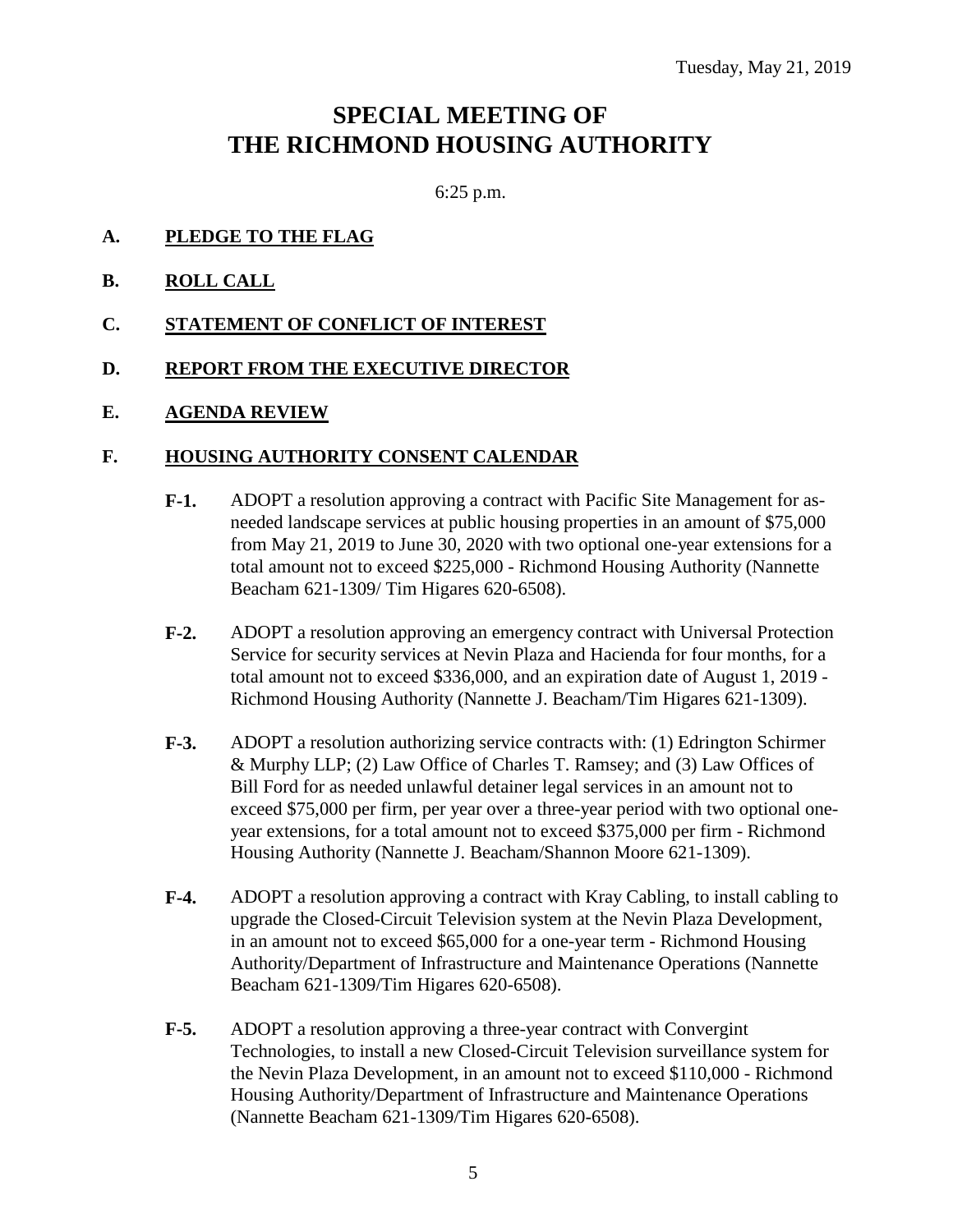- **F-6.** ADOPT a resolution approving a contract amendment with Renoir Staffing, LLC for temporary staffing services, increasing the contract amount by \$15,000 for a total amount not to exceed \$25,000 - Richmond Housing Authority (Nannette J. Beacham/ Sharrone Taylor 621-1309).
- **F-7.** APPROVE the minutes of the April 16 and 23, 2019, Special Richmond Housing Authority meetings - City Clerk's Office (Pamela Christian 620-6513).

### **G. ADJOURNMENT**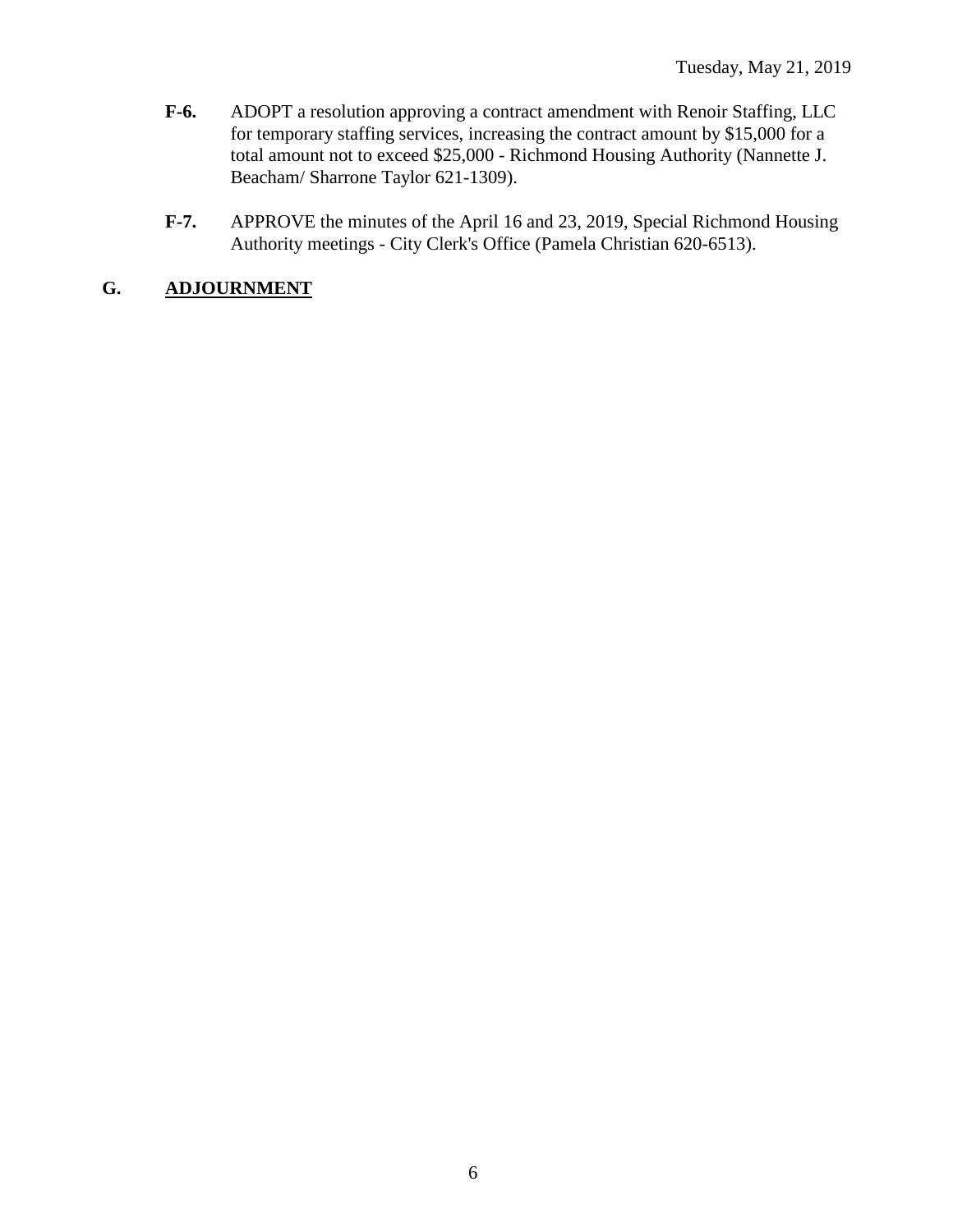## **REGULAR MEETING OF THE RICHMOND CITY COUNCIL**

6:30 p.m.

- **A. ROLL CALL**
- **B. STATEMENT OF CONFLICT OF INTEREST**
- **C. AGENDA REVIEW**
- **D. REPORT FROM THE CITY ATTORNEY OF FINAL DECISIONS MADE DURING CLOSED SESSION**
- **E. REPORT FROM THE CITY MANAGER**
- **F. OPEN FORUM FOR PUBLIC COMMENT**

#### **G. CITY COUNCIL CONSENT CALENDAR**

- **G-1.** AUTHORIZE the city manager to utilize Chevron Environmental and Community Investment Agreement (ECIA) funds to: (1) execute a contract with GRID Alternatives (GRID) in a contract amount of \$1,400,872 to provide solar installations and associated roof and electrical upgrades to 180 low-income households; and (2) reimburse the City for associated staff costs for project management, outreach and administrative costs - City Manager's Office (Shasa Curl/Adam Lenz 620-6512).
- **G-2.** AUTHORIZE Water Resource Recovery Department Director Ryan Smith to travel to Denmark on June 10 through 15, 2019, to attend a fact-finding trip to learn about Danish innovations in wastewater treatment and resource recovery innovation, with expenses paid by the Danish program's organizers - Water Resource Recovery Department (Ryan Smith 620-5486).
- **G-3.** APPROVE a Schedule and Quote with Active Network, LLC to provide an annual refresher and certification training for the program registration and scheduling software system used by the Community Services Department. This action increases the contract amount by \$6,000 for a total contract amount not to exceed \$53,700 with a contract term ending date of March 26, 2020 - Community Services Department (Rochelle Polk 620-6511).
- **G-4.** APPROVE a three-year contract with Pyro Spectaculars North, Inc., to provide a fireworks show for the City of Richmond on July 3rd at the Marina Bay Park, in the amount of \$123,600 for the term of three years effective July 1, 2019, to July 31, 2021 - Community Services Department (Rochelle Polk 620-6511).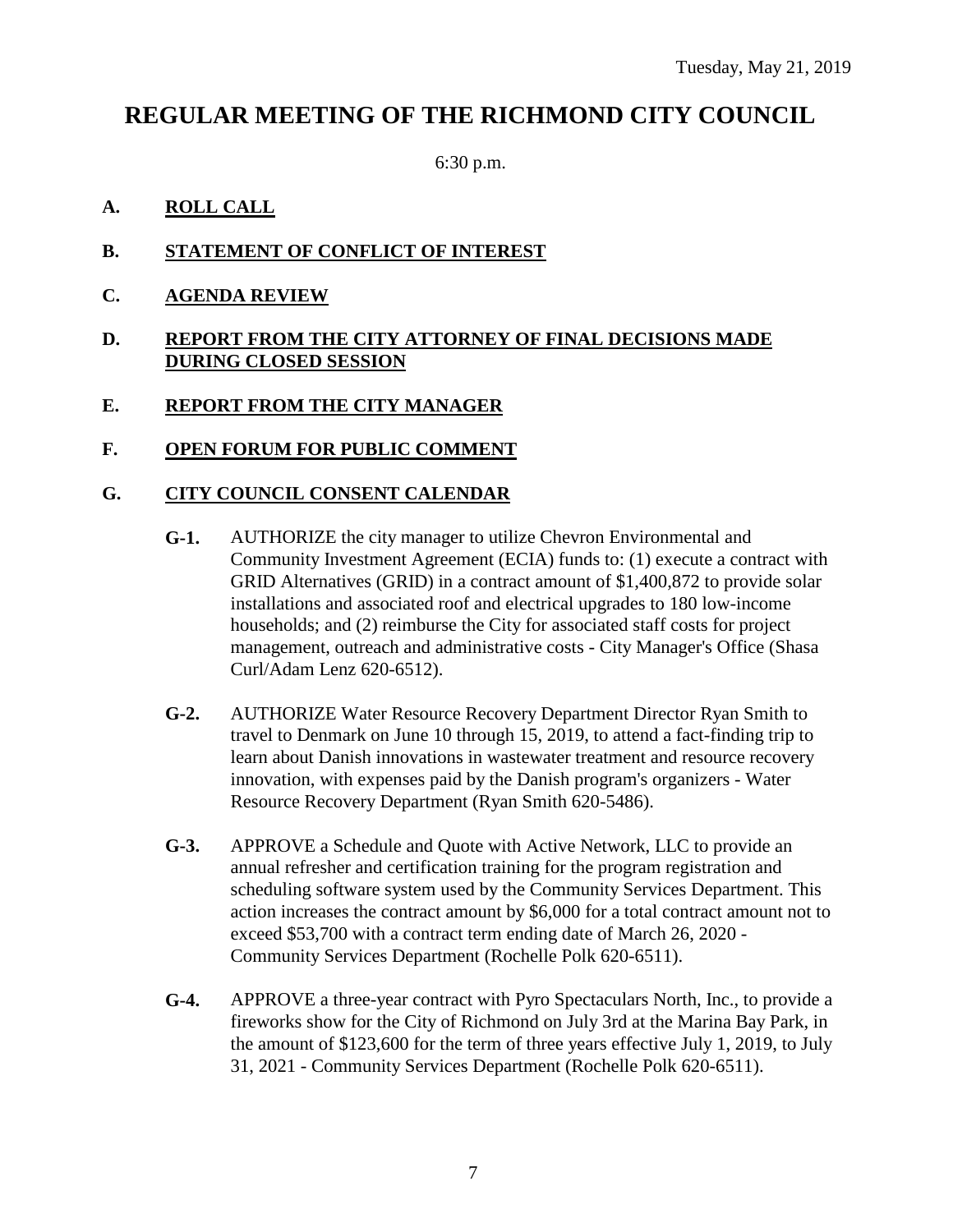- **G-5.** APPROVE the purchase of two 2019 Ford Fusion Energi from Towne Ford, in an aggregate amount not to exceed \$62,000 - Department of Infrastructure Maintenance and Operations (Tim Higares 620-6508).
- **G-6.** ACCEPT and APPROPRIATE a California Library Association (CLA) grant in the amount of \$2,000 for the Library and Cultural Services Department, Library Division, and APPROVE an agreement with CLA to provide programming for the Lunch at the Library program for the summer of 2019 - Library and Cultural Services Department (Katy Curl 620-6554/Jane Pratt 620-5452).
- **G-7.** ADOPT a resolution authorizing service contracts with CEQA and NEPA consulting firms (12 firms referenced in resolution) for as-needed services, in an amount not to exceed \$1,000,000 per firm over a three-year period, with an option to extend the contracts for two years - Planning and Building Services Department (Lina Velasco 620-6706).
- **G-8.** ADOPT a resolution accepting the recommendation of the EPA Brownfields Revolving Loan and Grant Approval Board to award the Community Housing Development Corporation of North Richmond (CHDC) a \$269,792 grant, and AUTHORIZE the city manager and/or his designee to execute a standard contract with CHDC to complete remediation of four vacant sites in North Richmond - Housing and Community Development Department (Lina Velasco/Charice Duckworth 307-2052).
- **G-9.** APPROVE the following appointments and re-appointments: Richmond Rent Board: Alana Grice Conner, new appointment, seat #1, term expiration date March 21, 2021, Virginia Finlay, re-appointment, seat #2, term expiration date March 21, 2021, Emma Gerould, re-appointment, seat #3, term expiration date March 21, 2021, David Gray, re-appointment, seat #4, term expiration date March 21, 2021, Lauren Maddock, re-appointment, seat #5, term expiration date March 21, 2021; and Community Police Review Commission: Porschea Brown, new appointment, seat #2, filling an unexpired term with and expiration date of November 1, 2020, Christopher Whitmore, new appointment, seat #5, term expiration date November 1, 2021, Randy Joseph, new appointment, seat #6, term expiration date November 1, 2021, Steven Lacy, new appointment, seat #7, term expiration date November 1, 2021; and Planning Commission: Nancy Baer, re-appointment, seat #1, term expiration date June 30, 2020, Jen Loy, reappointment, seat #2, term expiration date June 30, 2020, David Tucker, reappointment, seat #3, term expiration date June 30, 2021, Andrew Butt, reappointment, seat #4, term expiration date June 30, 2020, Michael Huang, reappointment, seat #5, term expiration date June 30, 2020, Claudia Garcia, reappointment, seat #6, term expiration date June 30, 2020, and Brandon Evans, new appointment, seat #7, term expiration date June 30, 2020 - Office of the Mayor (Mayor Tom Butt 620-6503).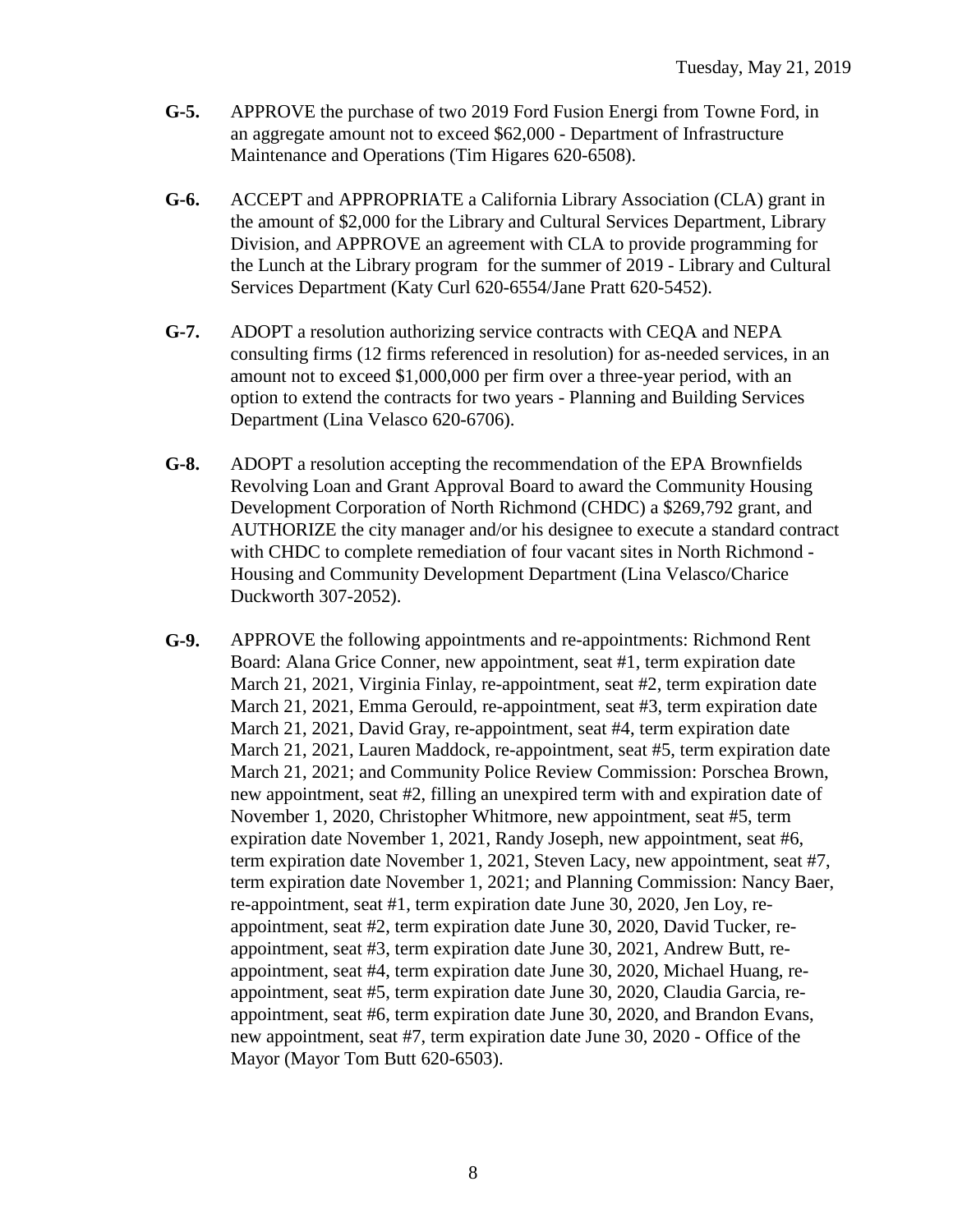- **G-10.** APPROVE an appointment to the Commission on Aging: APPOINT Dr. Shirley Gilbert, re-appointment, seat #13, term expiration date May 19, 2023 - Office of the Mayor (Mayor Tom Butt 620-6503).
- **G-11.** APPROVE appointments to the Economic Development Commission: APPOINT Ayoka Medlock-Nurse, new appointment, seat #1, filing an unexpired term with an expiration date of March 30, 2021, Tina Brown, re-appointment, seat #6, term expiration date March 30, 2022, Audrey Shields, new appointment, seat #8, term expiration date March 30, 2022, Diana Wear, re-appointment, seat #9, term expiration date March 30, 2022, James Lee, re-appointment, seat #11, term expiration date March 30, 2022, Patrick Sterns, re-appointment, seat #12, term expiration date March 30, 2022, Hossian Albgal, re-appointment, seat #14, term expiration date March 30, 2022, and Christina Kenney re-appointment, seat #15, term expiration date March 30, 2022 - Office of the Mayor (Mayor Tom Butt 620-6503).
- **G-12.** ADOPT an ordinance (second reading) amending Chapter 9.40.015 of the Richmond Municipal Code entitled "Tiny Houses on Wheels Pilot Project" to extend the termination date of the project through July 25, 2021 - Office of the Mayor (Mayor Tom Butt 620-6503).
- **G-13.** ADOPT a resolution to ACCEPT and APPROPRIATE \$130,000 in San Francisco Bay Trail funds from the Association of Bay Area Governments (ABAG) for the North Shore (Goodrick Avenue) Bay Trail Gap Closure Project - Engineering and Capital Improvement Projects Department (Yader Bermudez 774-6300/Michael Williams 307-8147).
- **G-14.** REJECT the bid received for the 2019 Slurry Seal Project and direct staff to readvertise the project - Engineering and Capital Improvement Projects Department (Yader Bermudez 620-5478/Tawfic Halaby 621-1612).
- **G-15.** ADOPT a resolution to ACCEPT and APPROPRIATE \$788,854 in funding from the Contra Costa County Health Services Hazardous Materials Division, and APPROVE a two-year interagency agreement from July 1, 2019, to June 30, 2021, in support of the department's Hazardous Materials Response Program - Fire Department (Chief Adrian Sheppard 307-8041).
- **G-16.** ADOPT a resolution to ACCEPT and APPROPRIATE the ST18 Sexual Assault Law Enforcement Specialized Units Program grant from the Cal OES funds in the amount of \$204,500 and APPROVE the continuation of a contract with Community Violence Solutions, funded by the Cal OES grant for on-site advocates to assist victims of sexual assault for the period January 1, 2019 through December 31, 2019, in an amount not to exceed \$94,611 - Police Department (Chief Allwyn Brown 621-1802).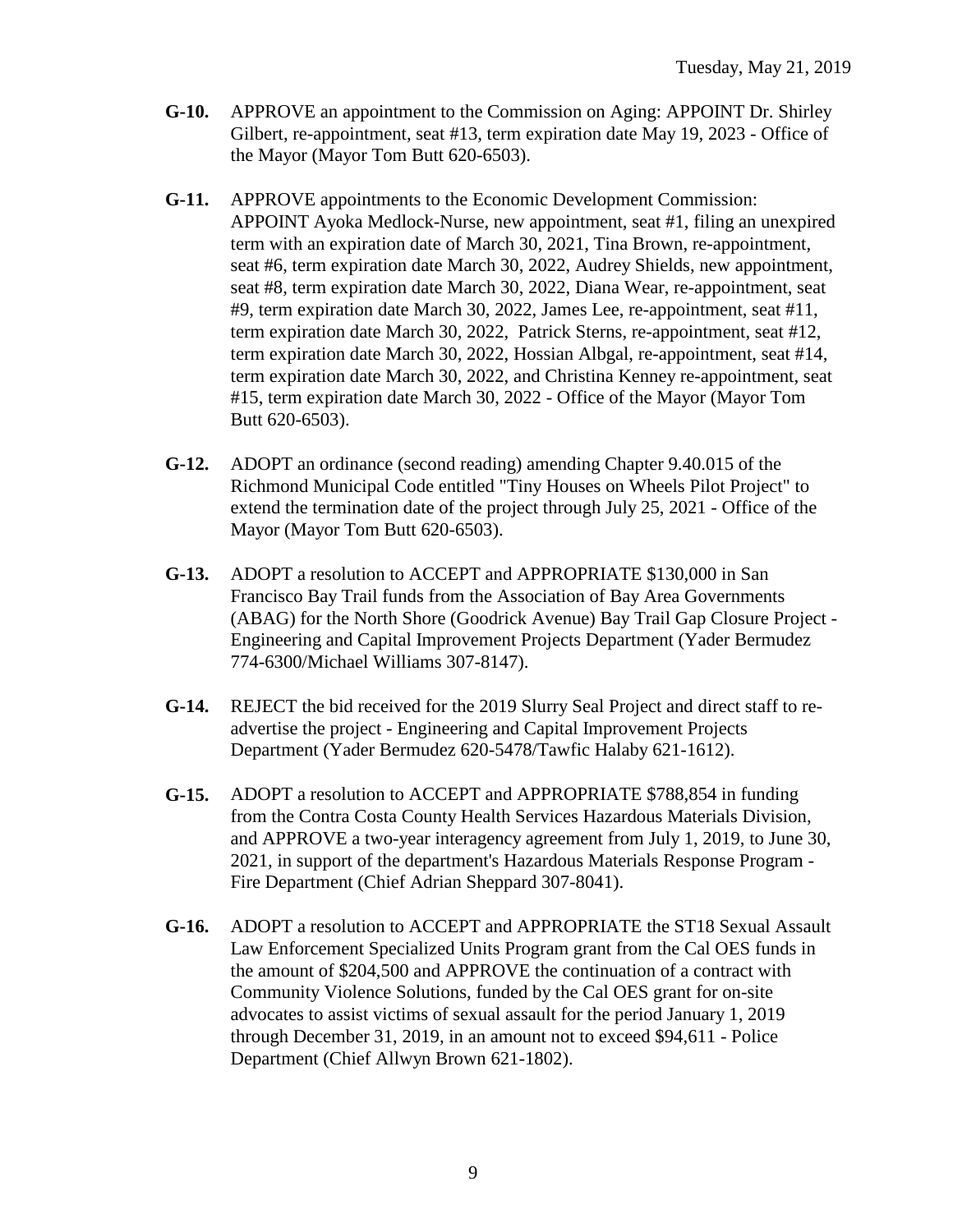- **G-17.** ADOPT a resolution to ACCEPT and APPROPRIATE \$3,440 in grant funding from the California Department of Justice, Bureau of Forensic Services awarded to the Richmond Police Department to audit sexual assault evidence kits in police evidence - Police Department (Chief Allwyn Brown 621-1802).
- **G-18.** APPROVE an interagency agreement to provide the Contra Costa County Behavioral Health Services Division with police arrest data from July 15, 2018, to September 15, 2020; and ACCEPT and APPROPRIATE \$22,500 in Proposition 47 grant funds - Police Department (Chief Allwyn Brown 621-1802).
- **G-19.** APPROVE a contract with Contra Costa County Department of Technology to provide radio programming repairs and necessary software upgrades on all radio equipment used by the police department in an amount not to exceed \$12,000, from March 1, 2019, through June 30, 2019 - Police Department (Allwyn Brown 621-1801).
- **G-20.** APPROVE a sole-source contract with STAND! For Families Free of Violence for the continuation of services for on-site advocates to assist victims of domestic violence for the period January 1, 2019, to December 31, 2019, in an amount not to exceed \$47,567 - Police Department (Chief Allwyn Brown 621-1802).
- **G-21.** APPROVE the minutes of the April 23, 2019, regular Richmond City Council meeting - City Clerk's Office (Pamela Christian 620-6513).
- **G-22.** ADOPT a resolution in recognition of Peace Officers' Memorial Day and National Police Week from May 12th through May 18th, 2019 - Councilmember Nathaniel Bates (620-6593).

#### **H. CITY OF RICHMOND CONSENT CALENDAR RESOLUTIONS RELATING TO POLICY DECISIONS ON ISSUES THAT PERTAIN TO OTHER JURISDICTIONS**

- **H-1.** ADOPT a resolution in support of Assembly Bills 1505, 1506, and 1507, which regulates charter schools and gives district school boards more authority to resist privatization of schools and direct staff to send letters of support to Assembly Member Wicks, Senator Skinner, and Governor Newsom - Councilmember Eduardo Martinez (620-6593).
- **H-2.** ADOPT a resolution in support of California State Assembly Bill No. 857, the "Public Banking Act", authored by Assembly Members David Chiu and Miguel Santiago, to allow local government to apply for a state banking charter to establish a public bank - Councilmember Eduardo Martinez (620-6593).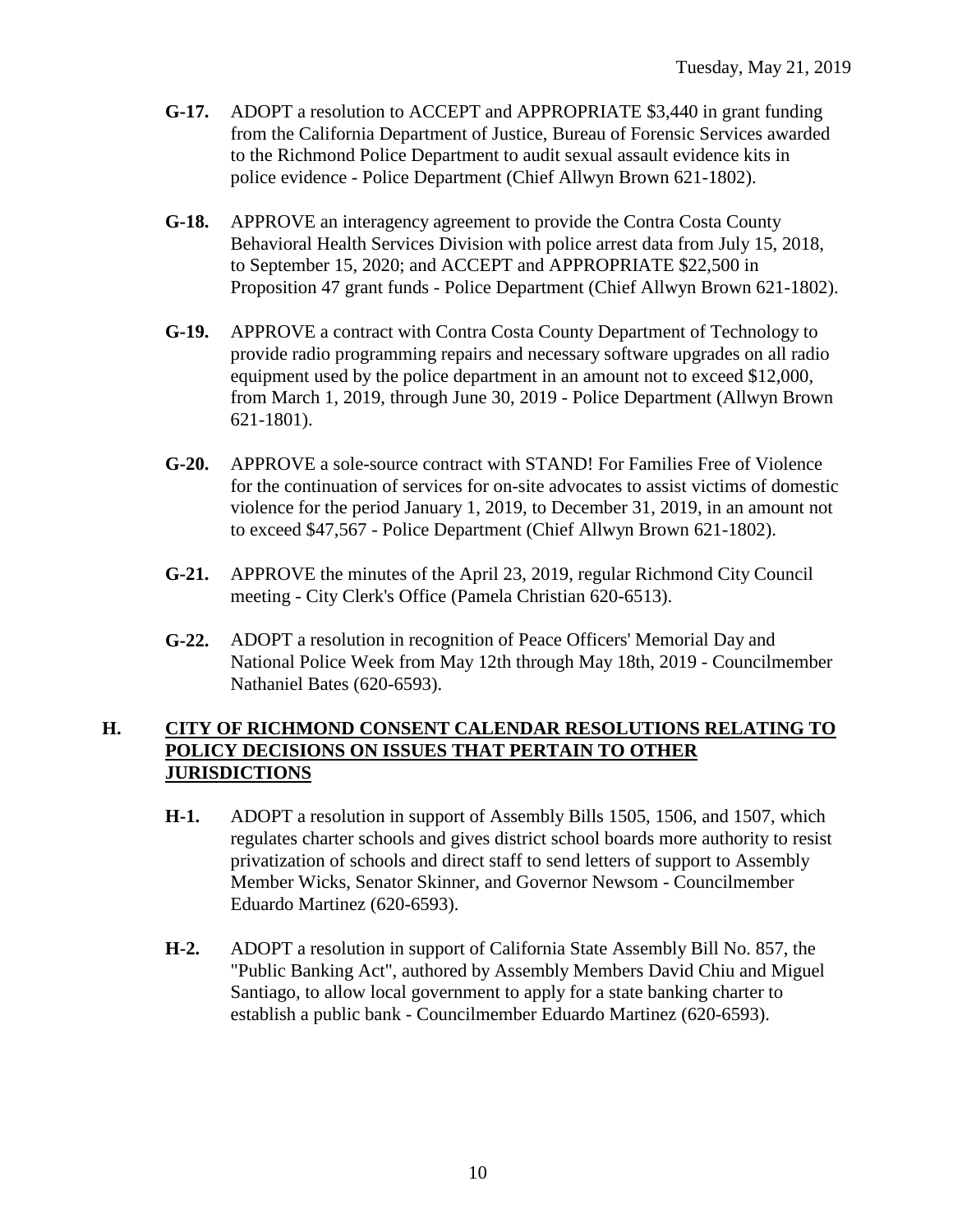#### **I. BUDGET SESSION**

**I-1.** RECEIVE an update on the draft operating budget for Fiscal Year 2019-20 and the Capital Improvement Plan budget for Fiscal Years 2019-24 - Finance Department (Belinda Warner 620-6740/Markisha Guillory 620-5434).

#### **J. PUBLIC HEARINGS**

**J-1.** INTRODUCE an ordinance (first reading) establishing certain fees for the proposed Master Fee Schedule - Finance Department (Belinda Warner/Antonio Banuelos 620- 6741).

#### **K. RESOLUTIONS**

- **K-1.** ADOPT a resolution: (a) providing for the issuance of the City's Wastewater Revenue Bonds, Series 2019A and its Wastewater Revenue Refunding Bonds, Series 2019B; (b) authorizing the execution and delivery of a seventh supplemental indenture, a bond purchase agreement, and escrow agreement, a continuing disclosure agreement and an official statement; (c) approving a form of preliminary official statement in connection therewith; (d) authorizing a swap termination payment related to the City's variable rate Wastewater Revenue Refunding Bonds, Series 2008A and directing the execution of a swap termination agreement and documents related thereto; and (e) authorizing certain other actions in connection therewith - Finance Department (Belinda Warner/Markisha Guillory 620-5434).
- **K-2.** ADOPT a resolution opposing BNSF Railway Company's plan to reactivate rail use through Miller/Knox Regional Shoreline Park - Mayor Tom Butt (620-6503) and Councilmember Demnlus Johnson III (620-6568).
- **K-3.** ADOPT a resolution establishing the Fiscal Year 2019-20 Residential Rental Housing Fee in the amount of \$212 per Controlled Rental Unit and \$112 per Partially Covered Rental Unit, which includes Governmentally Subsidized Rental Units - Rent Program (Nicolas Traylor 620-6564).

#### **L. ORDINANCES**

**L-1.** INTRODUCE an ordinance (first reading) to amend Richmond Municipal Code 2.34 entitled "Schedule of Fees and Service Charges" to charge fees to members of the public seeking electronic records under the Public Records Act to review, extract and redact audio and video files. The immediate party to a police encounter involving a use of force that results in great bodily injury or death, an immediate family member or next of kin are exempt from said fee - Police Department (Allwyn Brown 621-1802).